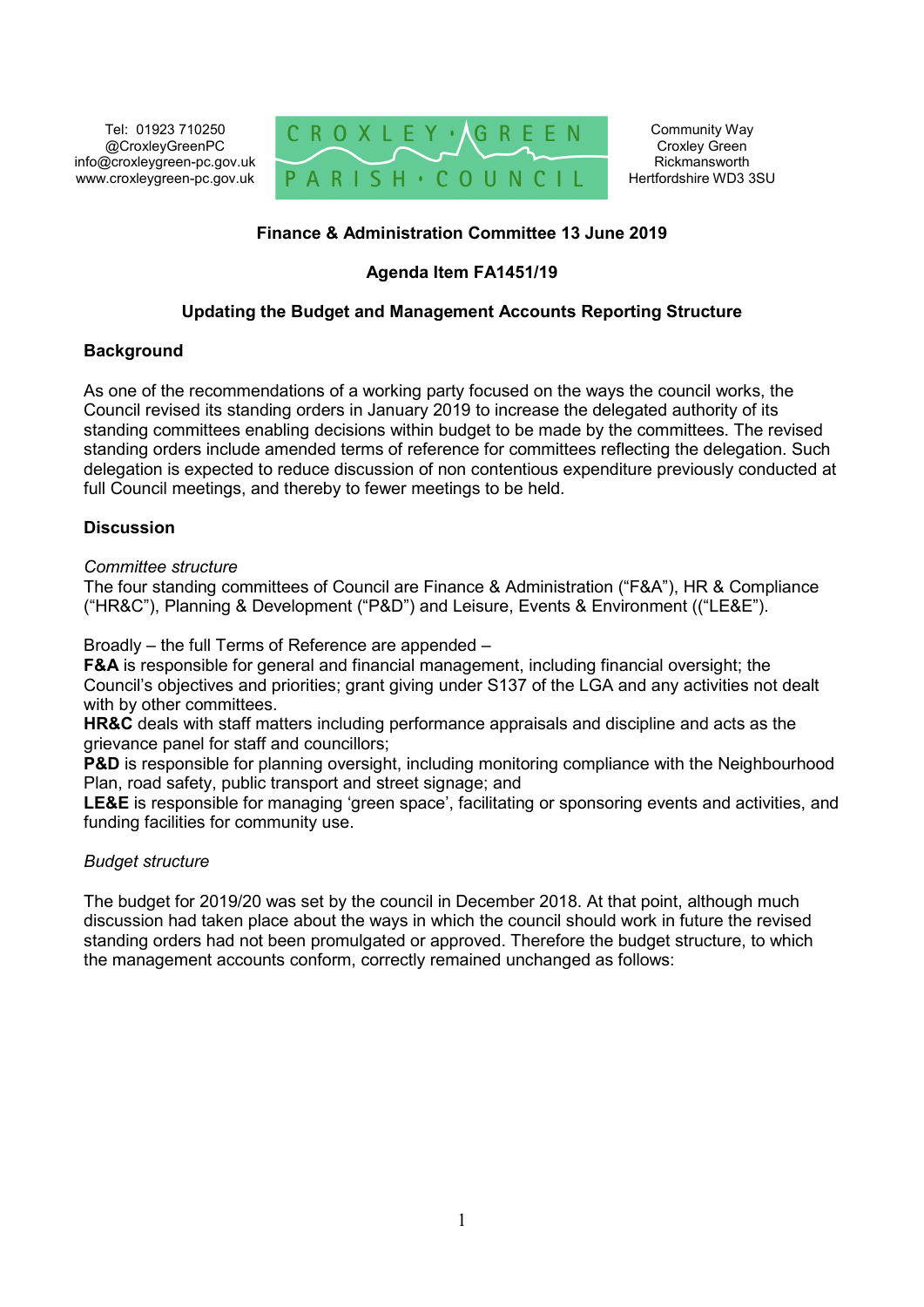| Finance & Administration      |                               | Expenditure budget |
|-------------------------------|-------------------------------|--------------------|
| 101                           | <b>General Administration</b> | 100,340            |
| 102                           | Local Democracy               | 18,070             |
| 103                           | Groundworks                   | 76,950             |
| 107                           | Grants                        | 17,700             |
| 199                           | Capital & Projects            | 36,148             |
|                               | <b>Total F&amp;A</b>          | 249,208            |
|                               |                               |                    |
| Leisure, Events & Environment |                               |                    |
| 202                           | The Green                     | 550                |
| 203                           | Open Spaces & Trees           | 16,760             |
| 211                           | Events & Projects             | 20,505             |
| 221                           | MSC                           | 1,000              |
| 299                           | Capital & Projects            | 11,700             |
|                               | <b>Total LE&amp;E</b>         | 50,515             |
|                               |                               |                    |
| Planning & Development        |                               |                    |
| 301                           | Roads & Street Furniture      |                    |
| 302                           | <b>Community Bus</b>          | 6,900              |
| 399                           | Capital & Projects            | 1,500              |
|                               | <b>Total P&amp;D</b>          | 8,400              |
|                               | <b>Total expenditure</b>      | 308,123            |

HR&C does not have an expenditure (or income) budget.

While there is a certain amount of cross over between the committees (for example F&A is responsible for grants, even if the recipient of a grant provides services to the community that are more appropriate to LE&E or P&D) for the most part the management accounts fairly reflect the committee structure which is aligned with the services provided to residents, with one significant exception and a few anomalies.

The significant exception is the 'cost centre' 103 described as Groundworks, currently assigned to the F&A committee. This includes all the salary and overhead costs of the Ranger team, the vehicle running, tools and equipment used in maintain the parish's open spaces, footpaths and verges, and associated other costs. The detailed budget for the cost centre is appended.

The anomalies are located in cost centre 199 – F&A Capital and Projects – where accounts 4823, 4824, 4843, 4873,4874, 4901 are used for capital (or leasing) expenditure on the Kubota and related equipment used by the Rangers to maintain the community's open spaces.

Based on the terms of reference and in accordance with the principles of delegation for the LEE Committee, Groundworks and the specified accounts in F&A Capital and Projects actual and budgeted expenditure should be a part of that committee's remit. This can be achieved by virements of the related budgets (in accordance with standing order 4.2 – appended below) and by journals (financial transfers) of actual expenditure against the budget lines. Making this change will not impact the overall budget for the Parish Council.

## **Recommendations**

- 1 That this committee approves the principle set out in this paper that expenditure be allocated to the standing committees of the council aligned to the committees' terms of reference.
- 2 That the budget expenditure for 2020/21 be allocated to the council's standing committees in accordance with the principles of this paper.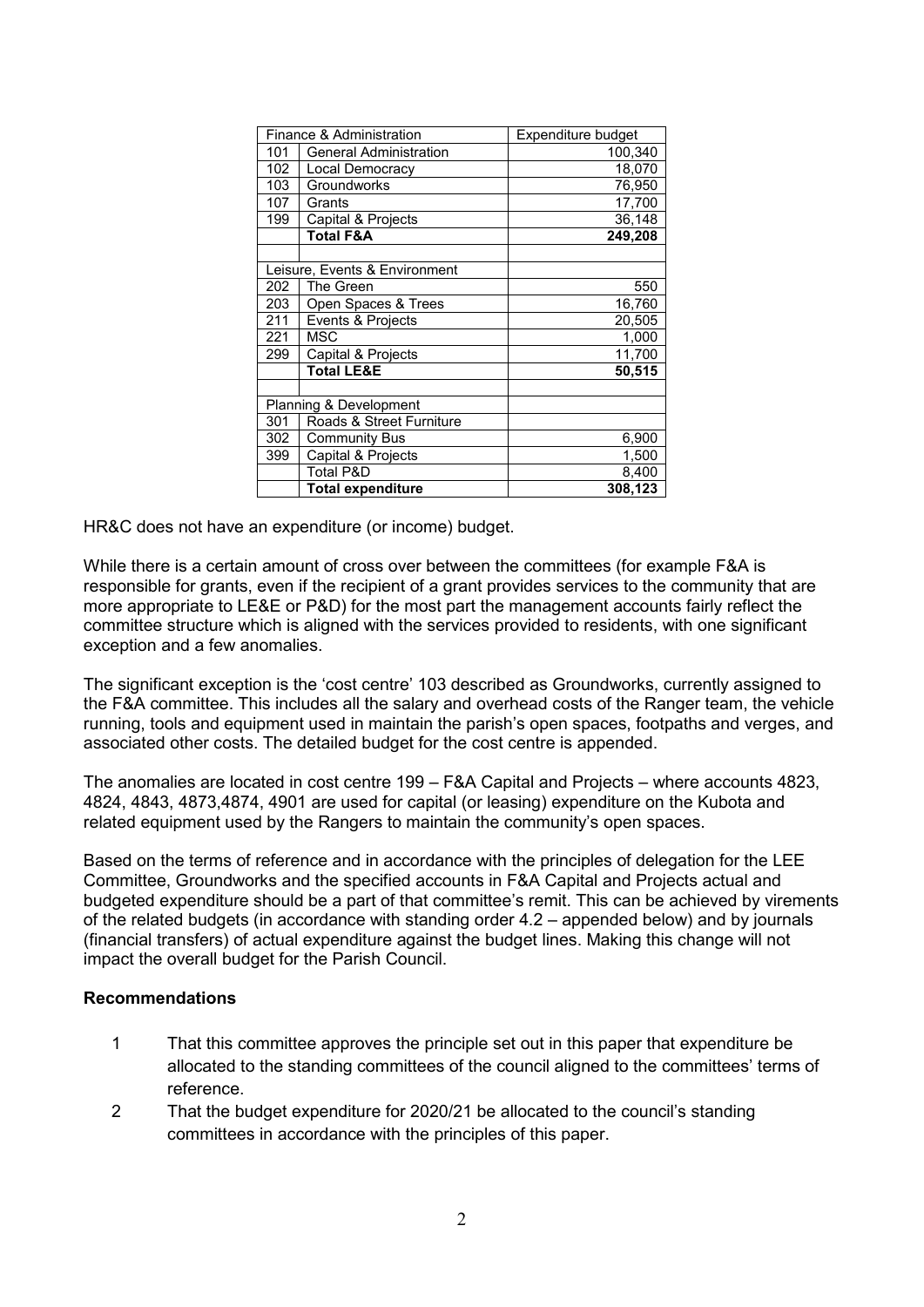- 3 That the RFO investigates, and seeks advice as may be required, the actions required to reallocate the budgeted and actual expenditure for the current financial year (2019/20) within the Council's financial systems in accordance with the principles of this paper.
- 4 That the RFO, subject to being comfortable that the changes may be made with minimum risk to the 'health' of the financial systems, makes the changes in sufficient time that the September 2019 cumulative management accounts are prepared in the revised format.

Nigel Cole June 2019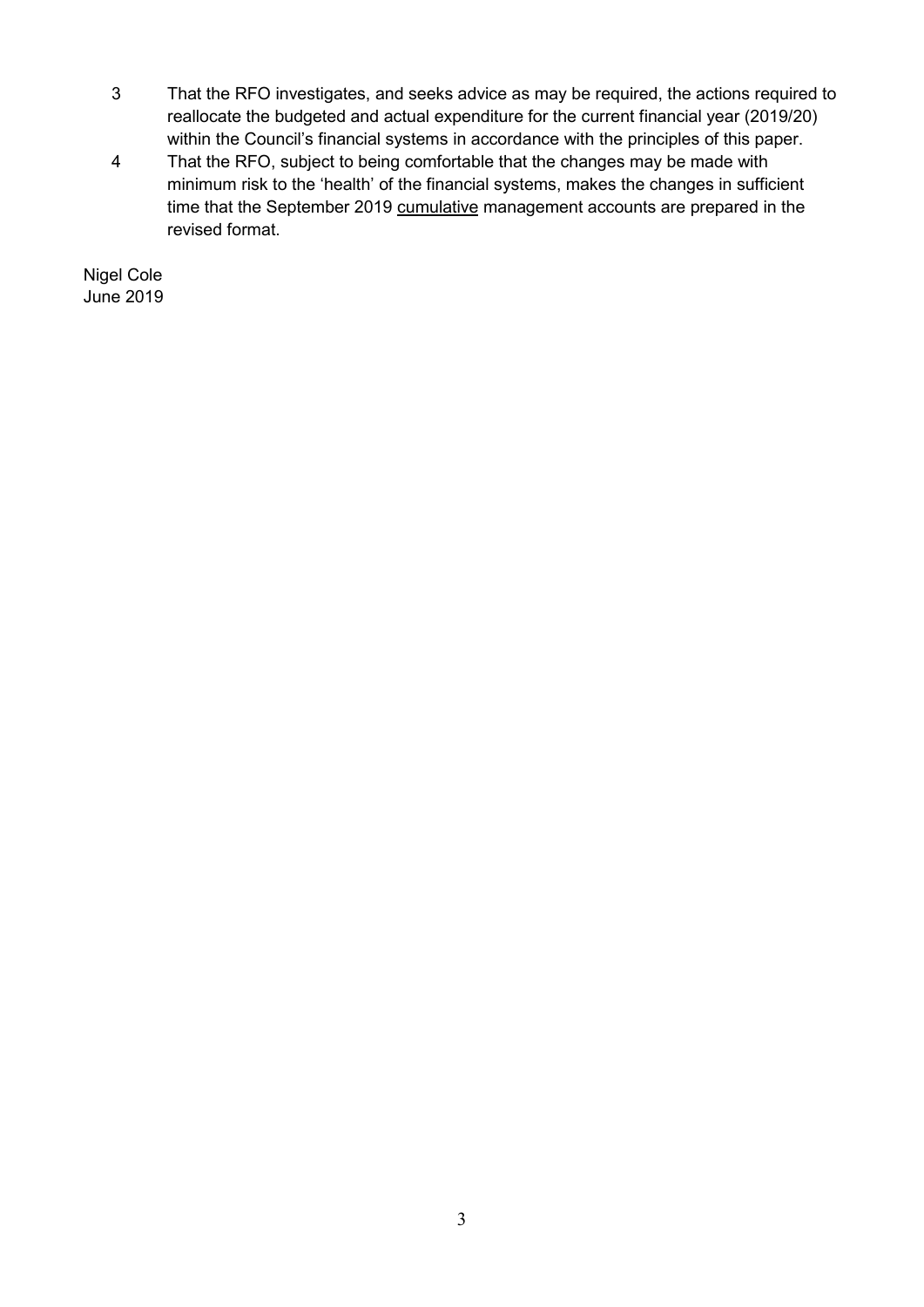#### **Appendix 1 Terms of Reference of Standing Committees**

The functions of each Standing Committee shall be to consider matters referred to it by Agenda or otherwise and to determine and agree what actions, if any, should be taken. The area of policy allocated to each Committee is set out below but is not an exclusive list. The Standing Committees have delegated responsibilities from Council in respect of all the areas of the Council business for which they are responsible including their budget and reserves with the exception that the Precept may only be set by full Council.

## **Finance and Administration**

a. To advise the Council in formulating its objectives and priorities and in establishing programmes. To recommend such steps as are necessary to achieve objectives.

b. Without detracting from the duties and responsibilities of the other Committees, to review the effectiveness of the whole of the Council's organisation, its standards and levels of service.

c. To consider and make recommendations to the Council on the policies of all Committees and, where appropriate, to make recommendations thereon to the Council.

d. To consider and make recommendations on any matters referred to it by the Council or other Committees. e. To consider and submit to the Council budget proposals for each financial year after considering proposals submitted by other Committees.

f. To consider all matters relating to property owned by the Council.

g. To consider and make recommendations to the Council on policy in respect of asset replacement.

h. To consider and advise on write off irrecoverable monies

i. To consider any proposed expenditure or reduction in income for which no provision has been made in the approved budgets.

j. To consider and advise on all matters relating to Council personnel.

k. To deal with any matter not specifically allocated to another Committee.

l. To consider and make recommendations to the Council on policy in respect of Police Community Support Officers within Croxley Green.

m. To approve the payment of Accounts and to monitor the level of income/expenditure.

n. To authorise the virement of funds from unspent and available amounts from the Council's budget or to and from general and earmarked reserves.

## **HR and Compliance Committee**

a. Recruitment of Proper Officer, Responsible Finance Officer and other staff as required.

- b. Recruitment and selection procedures.
- c. To undertake the Proper Officer's appraisal and review staff appraisal and development
- d. Review of staff contracts, grievance and discipline policies every two years
- e. Monitor staff and accommodation requirements.
- f. Review the management of rights in relation to leave, time off and illness
- g. To ensure that the Proper Officer has everything required for managing other staff.
- h. To oversee the health and safety of all staff and review risk assessments.
- i. By input from the Proper Officer, to be kept up to date with developments in employment law.

j. The HR and Compliance Committee will serve as the disciplinary or grievance panel for staff and councillors.

k. To agree the members to sit on an appeals panel to hear appeals against a decision on a grievance. l. Review of updates to the Staff Manual.

m. Oversee the implementation and co-ordination of a councillor training programme.

## **Planning and Development**

a. Town Planning:

- Considers and comments upon planning applications submitted to the District Council
- Reviews decisions made by the District Council on planning applications
- Responds to any consultation documents on planning matters
- b. Public Transport
- c. Road Safety
- d. Neighbourhood Planning/Village Appraisal
- e. Sign Posting.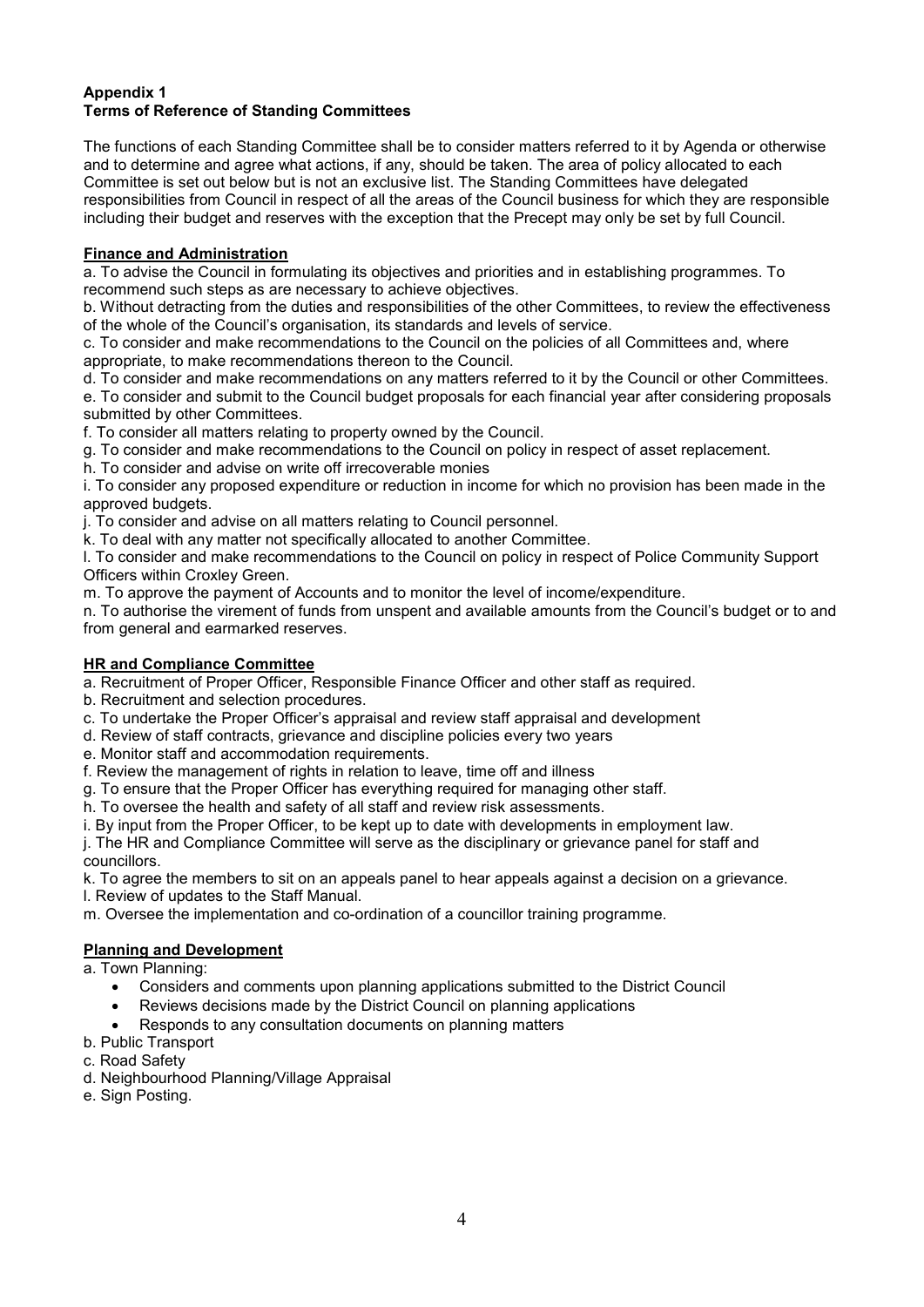## **Leisure, Events & Environment Committee**

Committee purpose

- To maintain Croxley Green as a place to live, work and flourish
- To protect and maintain the open spaces and woodland within the parish boundary
- To ensure that the use of land enhances Croxley Green and protects the environment
- To maintain the parish's semi-rural character by protecting and improving the green spaces and keeping rights of way
- To keep the community 'family friendly'
- To enhance community wellbeing by facilitating events and projects that improve life in Croxley Green
- $\bullet$

The committee's responsibilities:

- Manages and enhances community assets in the ownership or under the control of the Parish Council;
- Reviews work programmes planned to be carried out by parish rangers;
- Offers services and funding that enhance community wellbeing
- Makes budget proposals, oversees its budget, has delegated authority to spend the budget within the approved total and has indirect responsibility for parish resources used in delivering the services above; and
- Monitors and progresses the successful delivery of budgeted projects and events.

Community assets means:

- All current and potential village greens, parks, recreation grounds, allotments, public
- open spaces, ponds and other community land;
- Automated External Defibrillators; and
- Street furniture including, as appropriate, litter bins, dog waste bins, salt bins, bus shelters, notice boards and Council signage.

Enhancing community wellbeing means:

- Delivering community events;
- Making possible, subscribing to, sponsoring, funding or partially funding community events and community assets and other leisure and environmental projects;
- Community and environmental enforcement work, including for example, illegal tipping and litter picking in areas owned, controlled or managed by the parish council; and
- Encouraging councillors, staff and members of the public to make suggestions for new and improved services and amenities within the committee's scope to be provided by the council.

The Committee

- Recommends to the Council the budget and resources required for the provision of existing and proposed services;
- Reviews its own work and recommends improvements or reductions in services;
- Makes transfers (virements) within the committee's budget as the community's needs vary;
- Seeks F&A approval for funding for any projects outside its agreed budget if this cannot be resourced from within its existing budget;
- Establishes service policies, approves programmes of work, monitors performance
- and takes decisions in respect of budgeted costs; and
- Provides reports on its work to the Council.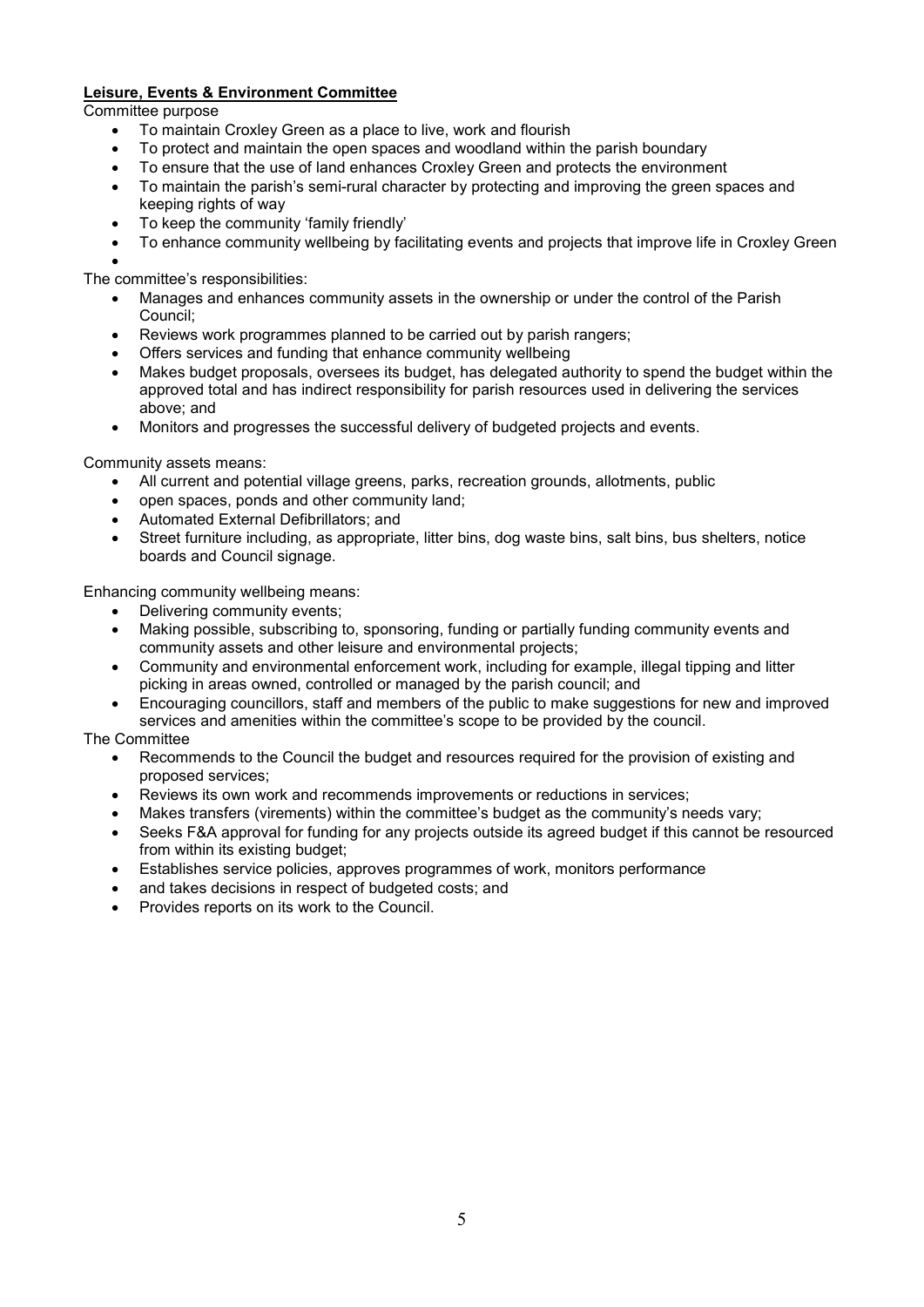## **Appendix 2 The detailed budget for Groundworks**

|                                            | £       |
|--------------------------------------------|---------|
| Salaries & Wages                           | 58,900  |
| <b>Protective Clothing</b>                 | 400     |
| Training                                   | 2,000   |
| Travel                                     | 100     |
| <b>Misc Staff Costs</b>                    | 750     |
| <b>Water Rates</b>                         | 720     |
| Janitorial                                 | 0       |
| Health & Safety                            | 510     |
| Refuse/Green Waste Disposal                | 200     |
| <b>Property Maintenance</b>                | 510     |
| <b>Grounds Maintenance</b>                 | 4,000   |
| <b>Maintenance Contracts</b>               | 2,000   |
| <b>Equipment Hire</b>                      | 450     |
| <b>Equipment Maintenance</b>               | 1,500   |
| <b>Equipment Purchased</b>                 | 1,300   |
| Vehicle License & Insurance                | 1,950   |
| Fuel & Oil - LS08 WCP                      | 1,300   |
| Fuel & Oil - Groundworks                   | 860     |
| Maintenance - LS08 WCP                     | 1,000   |
| Maintenance - Tractor                      | 250     |
| Maintenance - Ride on Mower                | 250     |
| Tfr from Reserves ex Maintenance contracts | (2,000) |
| Total                                      | 76,950  |